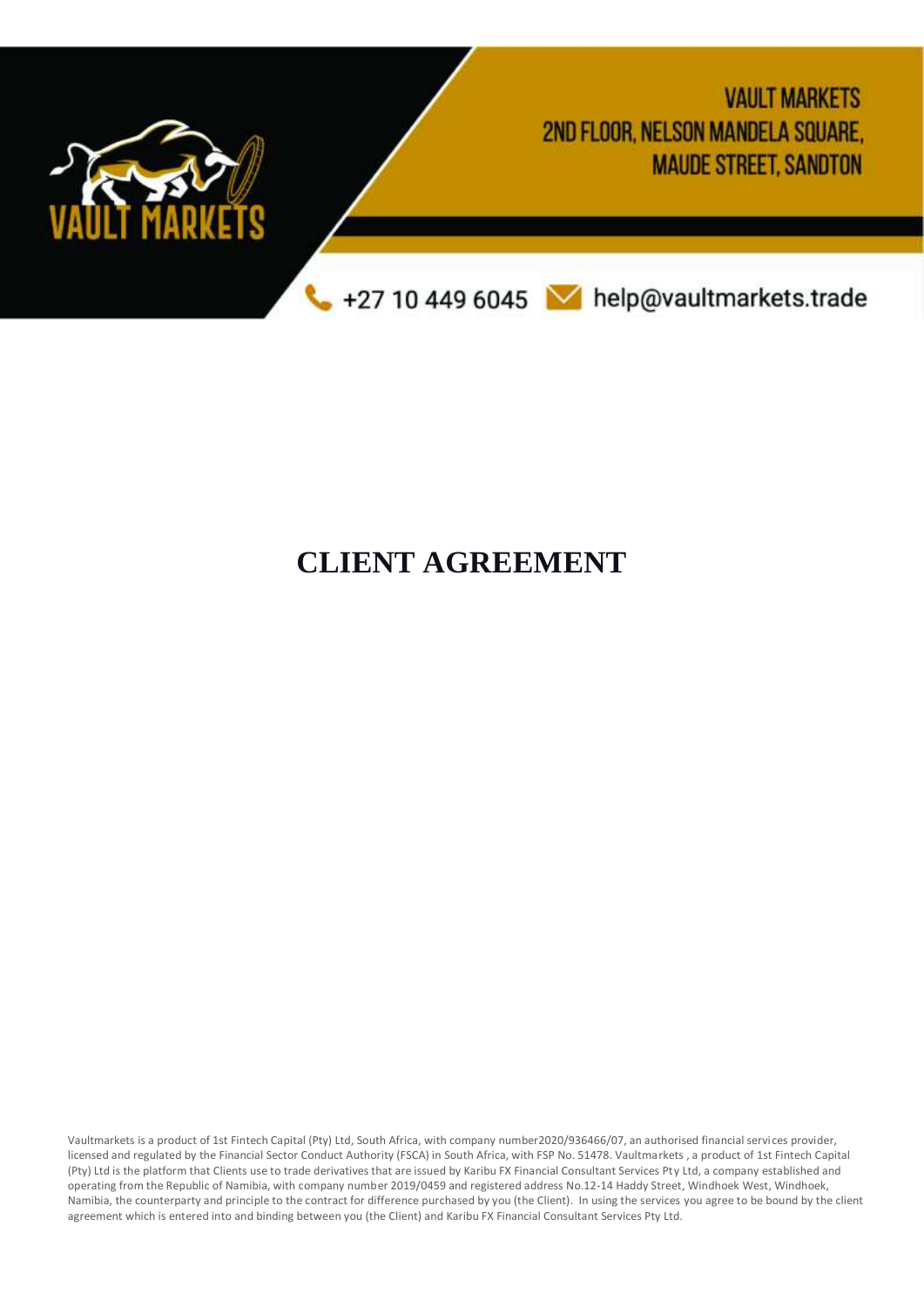

#### 1. **Disclaimer**

Vault Markets is a product of 1st Fintech Capital (Pty) Ltd, Johannesburg, South Africa, with company number 2020/936466/07, an authorized financial services provider, licensed and regulated by the Financial Sector Conduct Authority (FSCA) in South Africa, with FSP No. 51478.

1st Fintech Capital is the intermediary between you (the Client) and Karibu FX Financial Consultant Services Pty Ltd, a company established and operating from the Republic of Namibia, with company number 2019/0459 and registered address No.12-14 Haddy Street, Windhoek West, Windhoek, Namibia, the counterparty, and principle to the contract for difference purchased by you (the Client).

By registering an account with Vault Markets South Africa and using the services you agree to be bound by this client agreement which is entered into and binding between you (the Client) and Karibu FX Financial Consultant Services Pty Ltd.

This Agreement and all and us are governed by the Laws of Namibia.

No information received by you (the Client) from Vault Markets South Africa should be construed as financial advice. Before using any services, you should read this client agreement carefully, then consider your objectives, financial situation, and needs and take all reasonable steps to fully understand the possible outcomes of trades and strategies that can be employed.

We recommend you always seek independent financial advice from an independent professional to ensure that a particular product or service is suited to your financial situation and requirements.

Trading on margin involves a high level of risk, including full loss of your trading funds. Before proceeding to trade, you must understand all risks involved and acknowledge your trading limits, bearing in mind the level of awareness in the financial markets, trading experience, economic capabilities, and other aspects.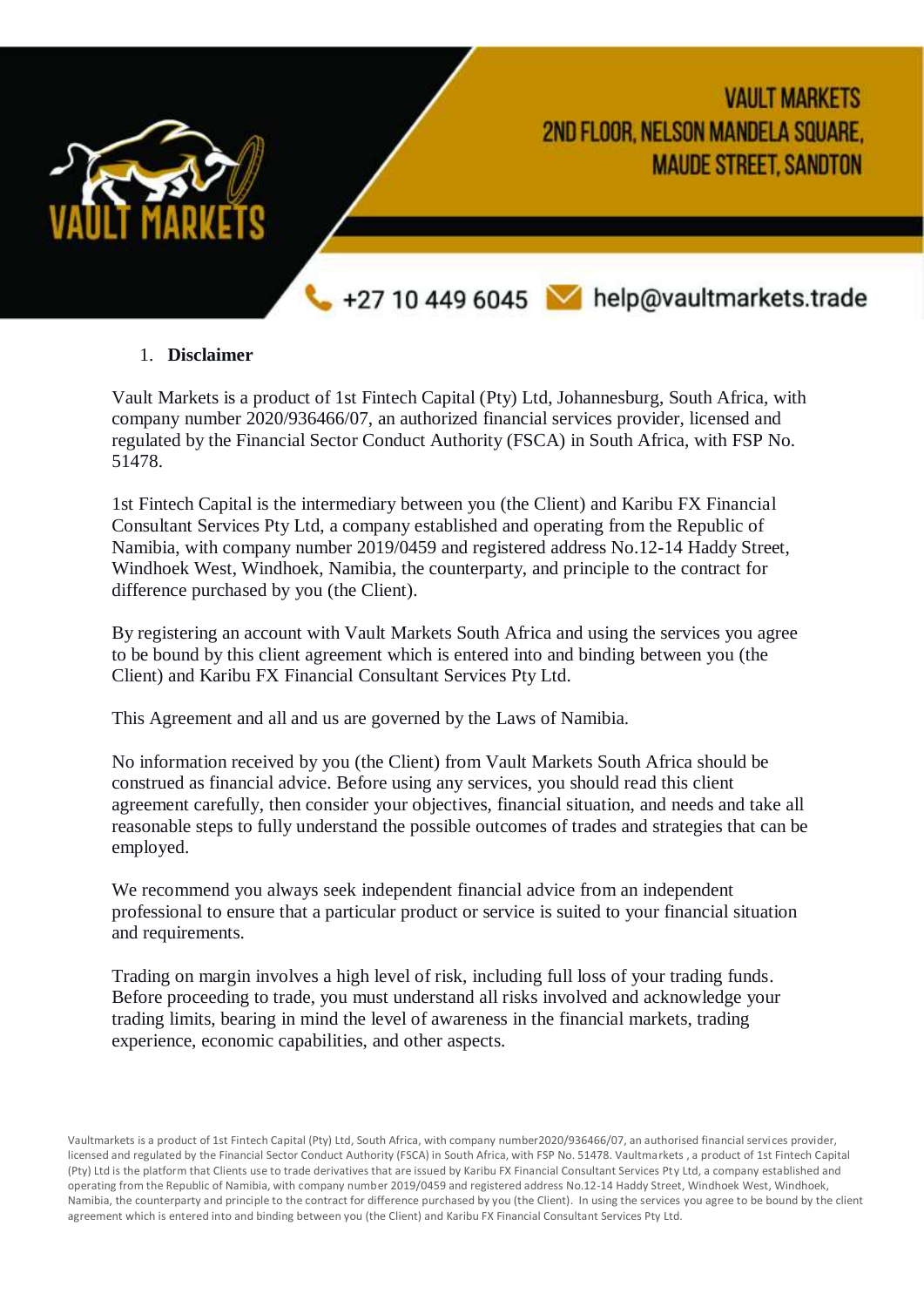

# 1. **Definitions**

In this Client Agreement the following words shall have the corresponding meanings:

**Access Codes:** Your login and password are given to you by us in order to have access to any of our Online Systems or Websites (as applicable).

**Access Data:** Your Access Codes, your Phone Password, your Account number, and any information required to do business with us.

**Account:** Any personalized account that we may open for you on our records to allow you to do business.

**Affiliate:** In relation to the Company, any entity which directly or indirectly controls or is controlled by the Company, or any entity directly or indirectly under common control with the Company; and "control" means the power to direct or the presence of ground to manage the affairs of the Company or entity.

**Agreement:** This Client Agreement and any/all Appendices added thereto, the "Costs and Fees" and "Contract Specifications" as amended, from time to time.

**Applicable Laws and Regulations:** a) the Rules of the Namibia Financial Institutions Supervisory Authority as they may apply from time to time; and (b) all other applicable laws, rules, and regulations as in force from time to time in the Republic of Namibia.

**Application Form:** The application form completed by you to apply for our Services hereunder (via which we will obtain amongst other things necessary information for your identification and due diligence).

**Authorized Representative:** A person who has the legal capacity to act on behalf of the Client.

**Business Day:** Any day, other than a Saturday or a Sunday, or the 1st of January, or any other Namibian or international holidays to be announced on the Company's Website.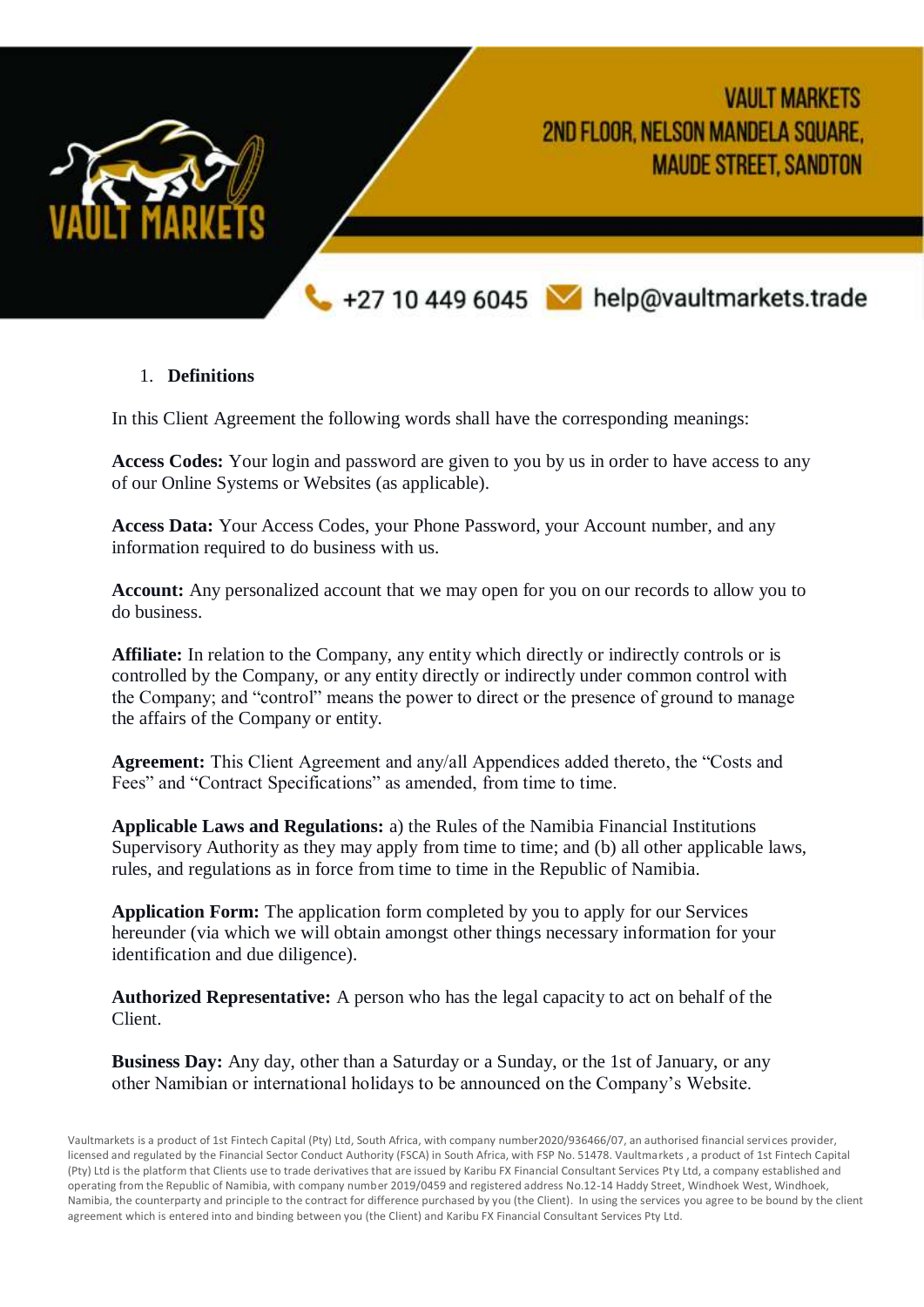

# **Client Money Analytics**: The rules relating to Client money as set out by the applicable rules

and regulations.

**Commission Fee:** A fixed fee charged by the Company and agreed in writing by both parties.

**Event of Default:** The events in paragraph 11 are herein below.

**Financial Instrument(s):** any Financial Instruments provided by the Company and allowed under the applicable rules and regulations.

**Parties:** The parties to this Agreement – you and us.

**Phone Password:** Your password is given by you to us.

**Professional Client:** A "Professional Client" for the purposes of internal policy of the Company will be a client with sufficient previous experience in financial services AND with a proven amount of legal assets. Such clients may or may not be given special services by the Company.

**Quote:** The information on the current price for a specific service.

**Retail Client:** A "Retail Client" for the purposes of internal policy of the Company will be a client with Insufficient previous experience in financial services AND with a limited amount of legal assets. Such clients will be given higher protection by the Company and will have access to more risk notifications

**Rules:** Laws, articles, regulations, directives, procedures, and customs as in force from time to time in Namibia.

**Services:** The Services provided by us under this Agreement as specified hereunder.

**We (our, us):** Karibu FX Financial Consultant Services Pty Ltd, a company established and operating from the Republic of Namibia, with company number 2019/0459 and registered address No.12-14 Haddy Street, Windhoek West, Windhoek, Namibia, the counterparty and principle to the contract for difference purchased by you (the Client), or any of our trading names, business partners or facilitators or such website as we may from time to time notify you of.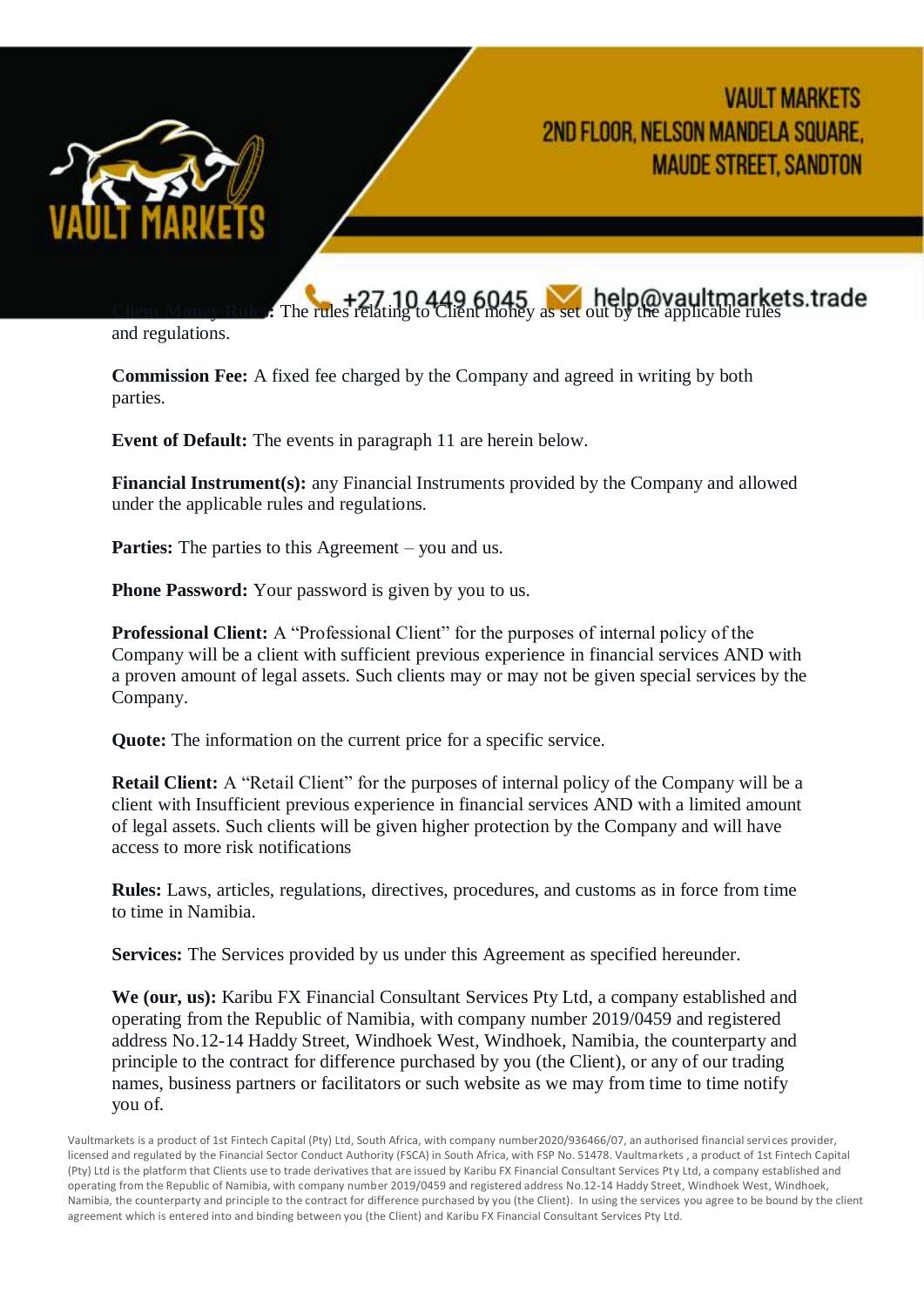

+27 10 449 6045 Melp@vaultmarkets.trade

**Written Notice:** The following methods of communication are considered as Written Notice from the Company to the Client: email, Online System's internal mail, facsimile transmission, courier post, commercial service, airmail, or the Company's Website. The following methods of communication are considered as Written Notice from the Client to the Company: email, facsimile transmission, post, commercial courier service, or airmail or commercial courier.

**You:** The Client.

**Your Information:** Any information that we receive from you or otherwise obtain which relates to you, your Account or our provision, or your use of our Services.

Words importing the singular shall import the plural and vice versa. Words importing the masculine shall import the feminine and vice versa. Words denoting persons include corporations, partnerships, other unincorporated bodies, and all other legal entities and vice versa.

Any reference to any act or regulation or Law shall be that act or regulation, or Law as amended, modified, supplemented, consolidated, re-enacted, or replaced from time to time, all guidance notes, directives, statutory instruments, regulations, or orders made pursuant to such and any statutory provision of which that statutory provision is a re-enactment, replacement, or modification.

#### 1. **Commencement**

After the Client fills in and submits the Application Form together with all the required identification documentation required by the Company for its internal checks, the Company will send him a notice informing him whether he has been accepted as a Client of the Company. The Agreement shall take effect and commence upon the receipt by the Client of the said notice sent by the Company informing the Client that he has been accepted as the Company's Client and that an Account has been opened for him. If the Client meets with the Company face to face to conclude the Agreement, then the Agreement shall come into force and effect the signature date.

By continuing to place orders with us, you agree to continue to be bound by the Agreement, which supersedes all other agreements and terms of business that may previously have been in place between us.

It is understood that the Company is not to be to accept a person as to its client until all documentation it requires has been received by the Company, properly and fully completed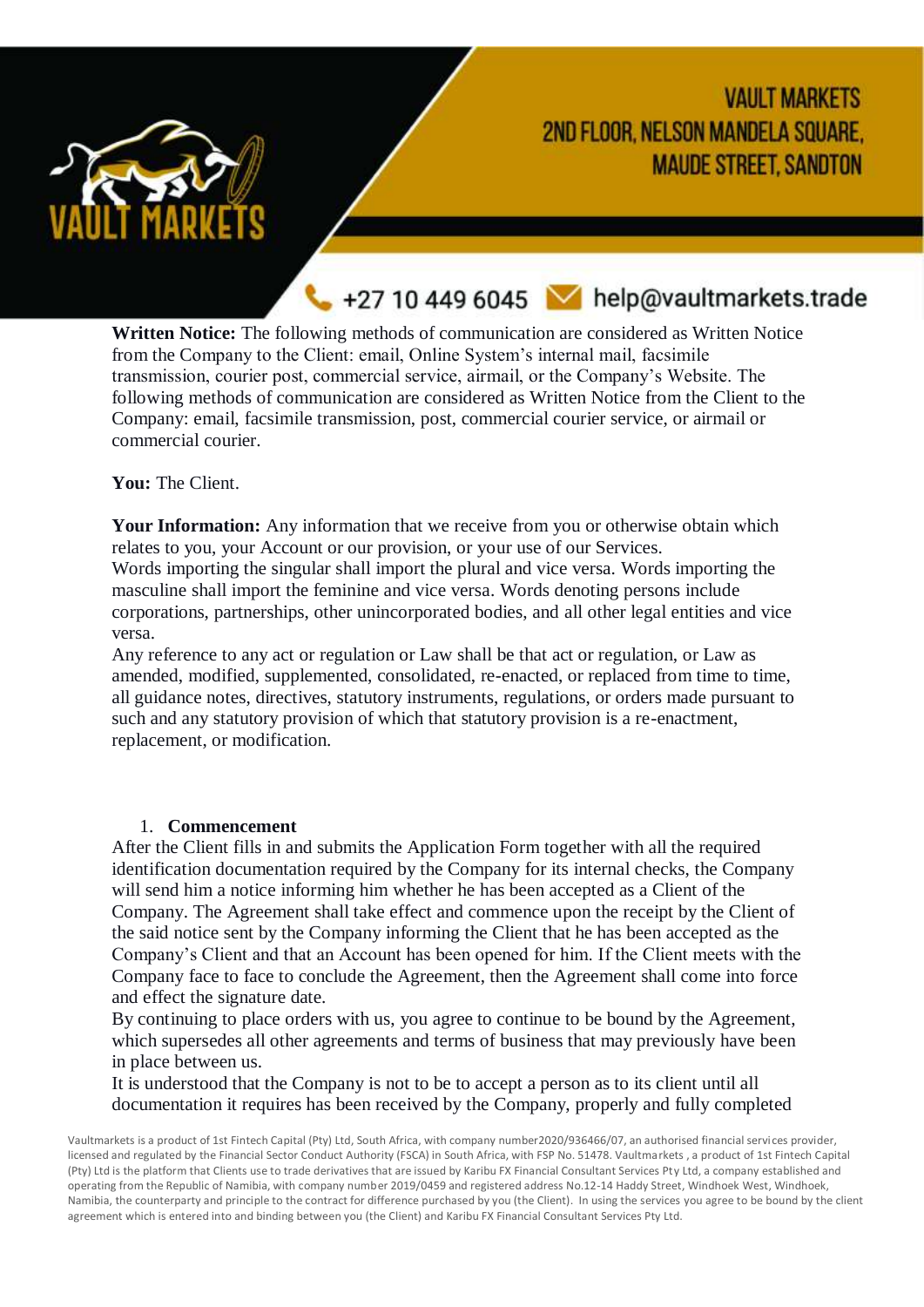

# d internal  $\frac{+27}{+27}$  10 449 6045 help@vaultmarkets.trade

laundering checks, appropriateness or suitability tests as the case may be) have been satisfied. It is further understood that the Company reserves the right to impose additional due diligence requirements to accept Clients as it deems appropriate.

#### 2. **Operating Times**

The Company's operation time for the Company's Online System is round–the–clock from Sunday 23:59:59 GMT+2 through Friday 23:59.59 GMT on any Business Day.

#### 3. **Data Safety**

You agree to keep secret and not to disclose any Access Data to any person other than an individual who has been expressly authorized to act on your behalf.

You should not write down your Access Codes. If you receive written notification of your Access Codes, you must destroy the notification immediately.

You agree to notify us immediately if you know or suspect that your Access Data has or may have been disclosed to any unauthorized person. We will then take steps to prevent any further use of such Access Data and will issue you with a replacement Access Data. You will be unable to place any Orders until you receive the replacement Access Data. You agree that you will cooperate with any investigation we may conduct into any misuse or suspected misuse of your Access Data.

You acknowledge that we bear no responsibility if unauthorized third persons have access to information, including electronic addresses, electronic communication, and personal data, when the above are transmitted between us or any other party, using the internet or other network communication facilities, post, telephone, or any other electronic means. If the Company is informed from a reliable source that the Access Data or Client Account number of the Client may have been received by unauthorized third parties, the Company may, at its discretion without having an obligation to the Client, deactivate the Account.

#### 4. **Parties**

This Agreement is entered by and between the Company, on the one part, and the Client (which may be a legal entity or a natural person) who has completed the Application Form and has been accepted by the Company as a Client, on the other part.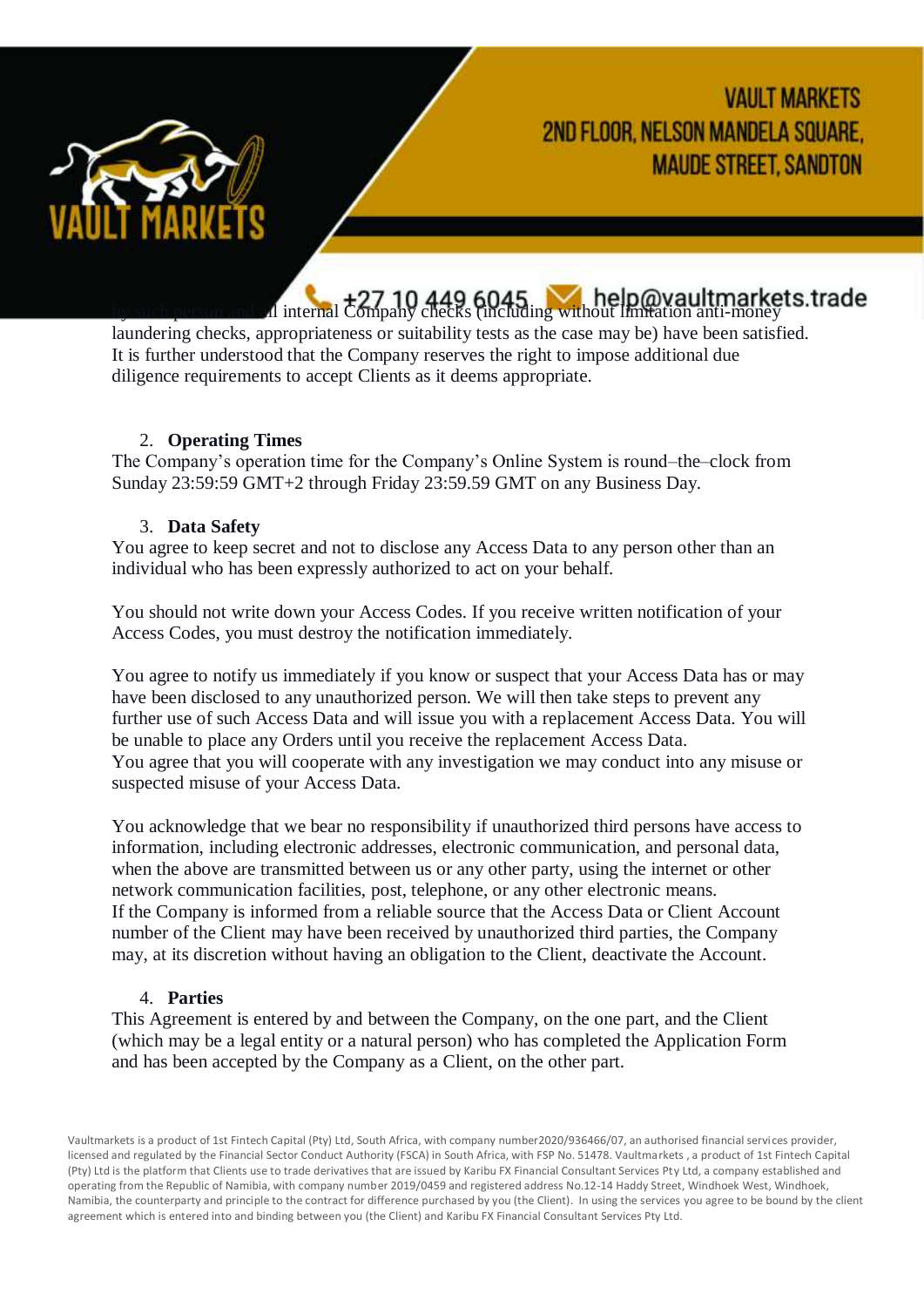

+27 10 449 6045 help@vaultmarkets.trade

Agreement with us shall be joint and several. Any warning or other notice given to one of the persons who form the Client shall be deemed to have been given to all the persons who form the Client. Any instruction given by one of the persons who form the Client shall be deemed to have been given by all the persons who form the Client.

In the event of the death or mental incapacity of one of the persons who form the Client, all funds held by the Company or its Nominee will be for the benefit and at the order of the survivor(s) and all obligations and liabilities owed to the Company will be owed by such survivor(s).

# 5. **Communication**

Any notice, instructions, authorizations, requests, termination letters, and complaints to be given by you to us under the Agreement shall be in English and writing and shall be sent to us at the address below (or to any other address which we may from time to time specify to you for this purpose) by email, facsimile, first-class post if posted in Namibia, or airmail, or commercial courier service.

You may contact us at:

- Physical Address: 2nd floor, Nelson Mandela Square, Maude Street, Sandton
- Telephone Number (including phone trading): +27(0) 10 449 6045
- Fax Number: (insert) +27(0) 10 449 6045
- E-mail: help@vaultmarkets.trade

You may call us between the hours of 09:00 and 17:00 (GMT+2) on Business Days. Faxed documents received by the Company may be electronically scanned and reproduction of the scanned version shall constitute evidence.

The Company may monitor and/or record any electronic communications between the Parties (including telephone calls, emails, SMS, and instant messages – Skype, etc.) to provide verification of instructions and maintain the quality of our Services and support, for training purposes and to check compliance with this Agreement, our internal policies, and procedures and Applicable Regulations. All Instructions or Requests received by telephone will be binding as if received in writing. Any recordings shall be and remain the sole property of the Company and will be accepted by the Client as conclusive evidence of the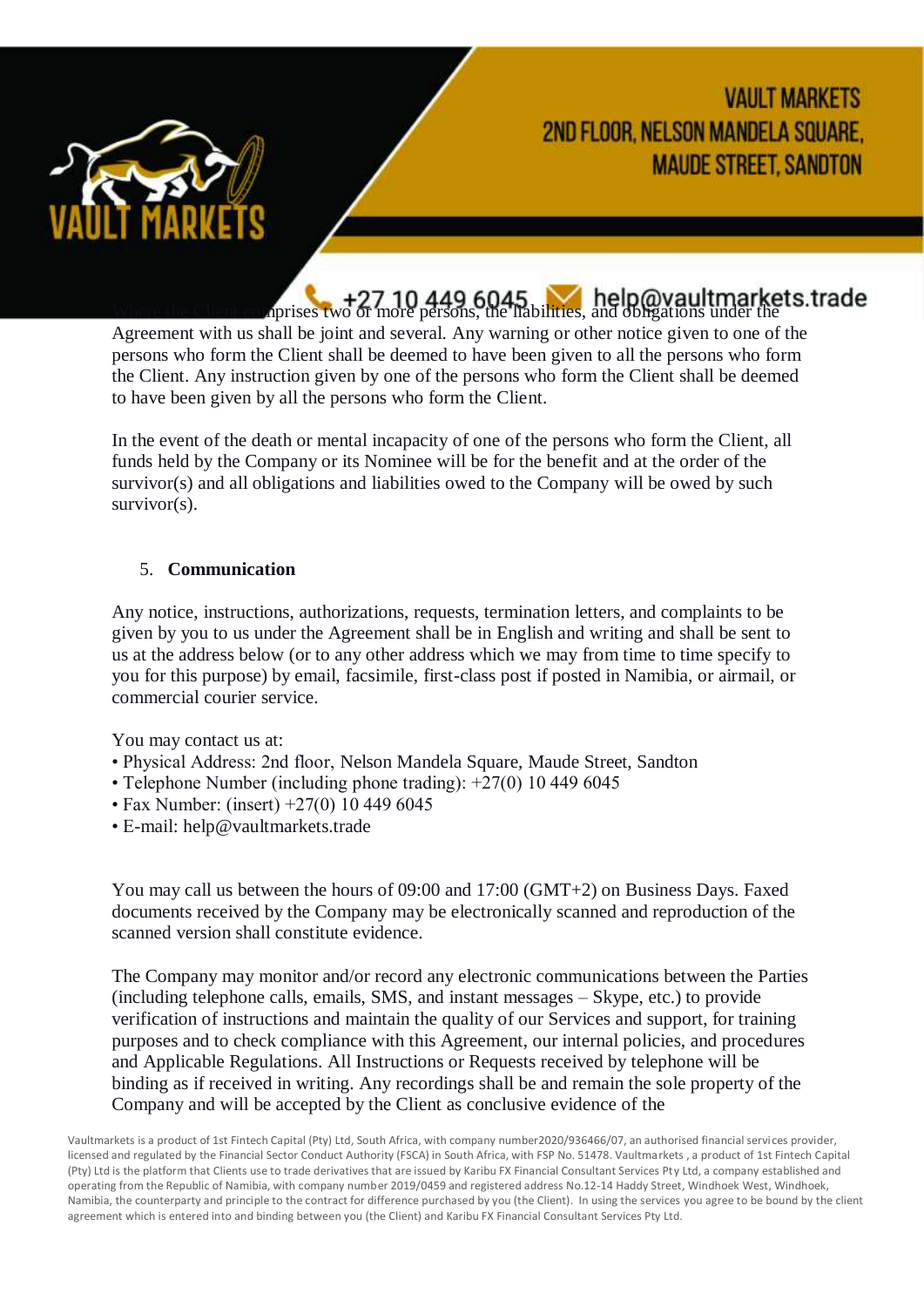

+27 10 449 6045 help@vaultmarkets.trade

deliver copies of transcripts of such recordings to any court, regulatory, or government authority.

To communicate with the Client, the Company may use any of the following methods: email, Online System's internal mail, facsimile transmission, telephone, post, commercial courier service, airmail, or the Company's Website.

Notices sent to you will be emailed to you at the email address which is registered on your Account or posted to you at the last address that you provided to us as your normal residential address. It is your responsibility to ensure that you provide us with accurate and up-to-date contact information.

Notices shall be deemed delivered: if sent by facsimile, upon receipt by the sender of a transmission report from its facsimile machine confirming receipt of the message by the recipient's facsimile machine, or if delivered via commercial courier service, at the date of signing of the document on receipt of such notice and shall take effect only when received by the recipient, provided they do not violate and are not contrary to any term of this Agreement. All notices issued by first class post within Namibia shall be deemed to be received four Business Days after the date of their dispatch. Notices issued by airmail shall be deemed to be received seven Business Days after the date of their dispatch.

Any Written Notices sent to the Company shall have to be received within the working hours of the Company. Any Notices received outside the normal working hours shall be treated as being received the following Business Day.

The Client accepts that the Company may, for the purpose of administering the terms of the Agreement, from time to time, make direct contact with the Client.

The Client accepts that the Company or any Affiliate of the Company or any other company in the same group of the Company may make contact with the Client, from time to time, by telephone, fax, email, or post for marketing purposes to bring to the Client's attention products or services that may be of interest to him or to conduct market research. If the Client is a natural person such marketing communications will be made only with the Client's consent.

# 6. **Client Classification**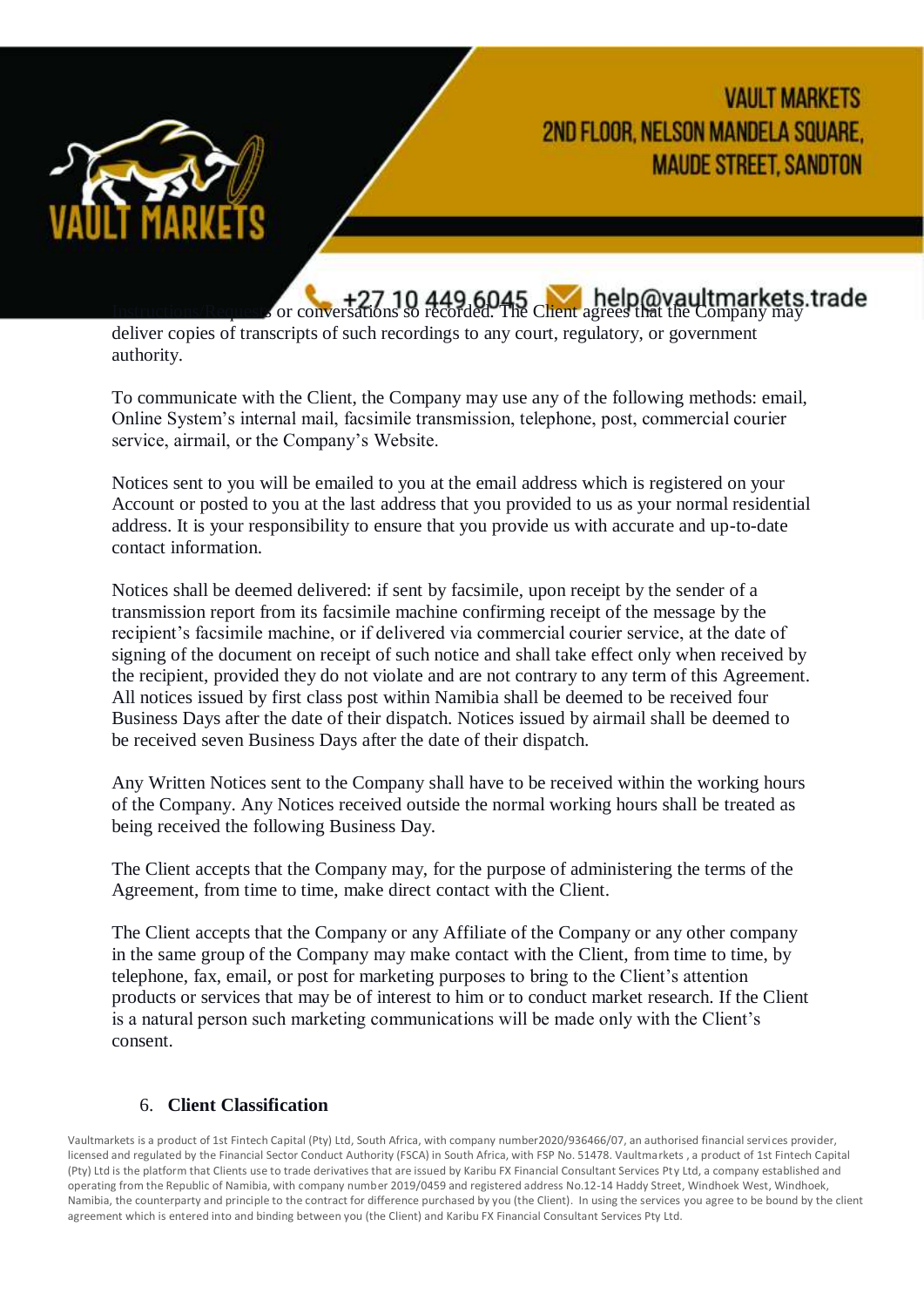

**The Company will be categorizing its clients into one of the following categories: Retail** 

Clients and/or Professional clients. The categorization shall depend on the information provided by the Client in his Application Form and according to the method of categorization as this method is explained under the internal document "Client Categorization Policy" which policy can be provided upon request. By accepting the Agreement, the Client accepts the application of such a method. The Company will inform the Client of his categorization according to Applicable Regulations. The Client has the right to request a different categorization.

The Client accepts that when categorizing the Client and dealing with him, the Company will rely on the accuracy, completeness, and correctness of the information provided by the Client in his Application Form and the Client has the responsibility to immediately notify the Company in writing if such information changes at any time thereafter.

The Company shall have the right to review the Client's Categorization, according to Applicable Regulations, and inform the Client accordingly of the change before it comes into effect by providing the Client with advance notice. The Client shall be treated as accepting the change on that date unless, before then, the Client informs the Company that the Client wishes to terminate the Agreement and not accept the change.

A retail Client will be any Client who does not meet the requirements of a Professional client. Professional Client will be deemed as such, should the Client meet at least 2 of the below requirements:

● Having available for trade assets from legitimate sources in an amount exceeding 10,000.00 USD

- Having previous proven experience in financial services/ trading for at least 3 years.
- Having a higher (Master's degree or similar) education in the financial sector.

● Having previously confirmed broker statements of executed trades in an amount of not less than 100,00.00 USD per relationship with another financial entity.

# 7. **Confidentiality**

The Company may collect client information directly from the Client or other persons including, for example, the credit reference agencies, fraud prevention agencies, banks, other financial institutions, third authentication service providers, and the providers of public registers.

Client information that the Company holds is to be treated by the Company as confidential and will not be used for any purpose other than in connection with the provision, administration, and improvement of the Services, anti-money laundering, and due diligence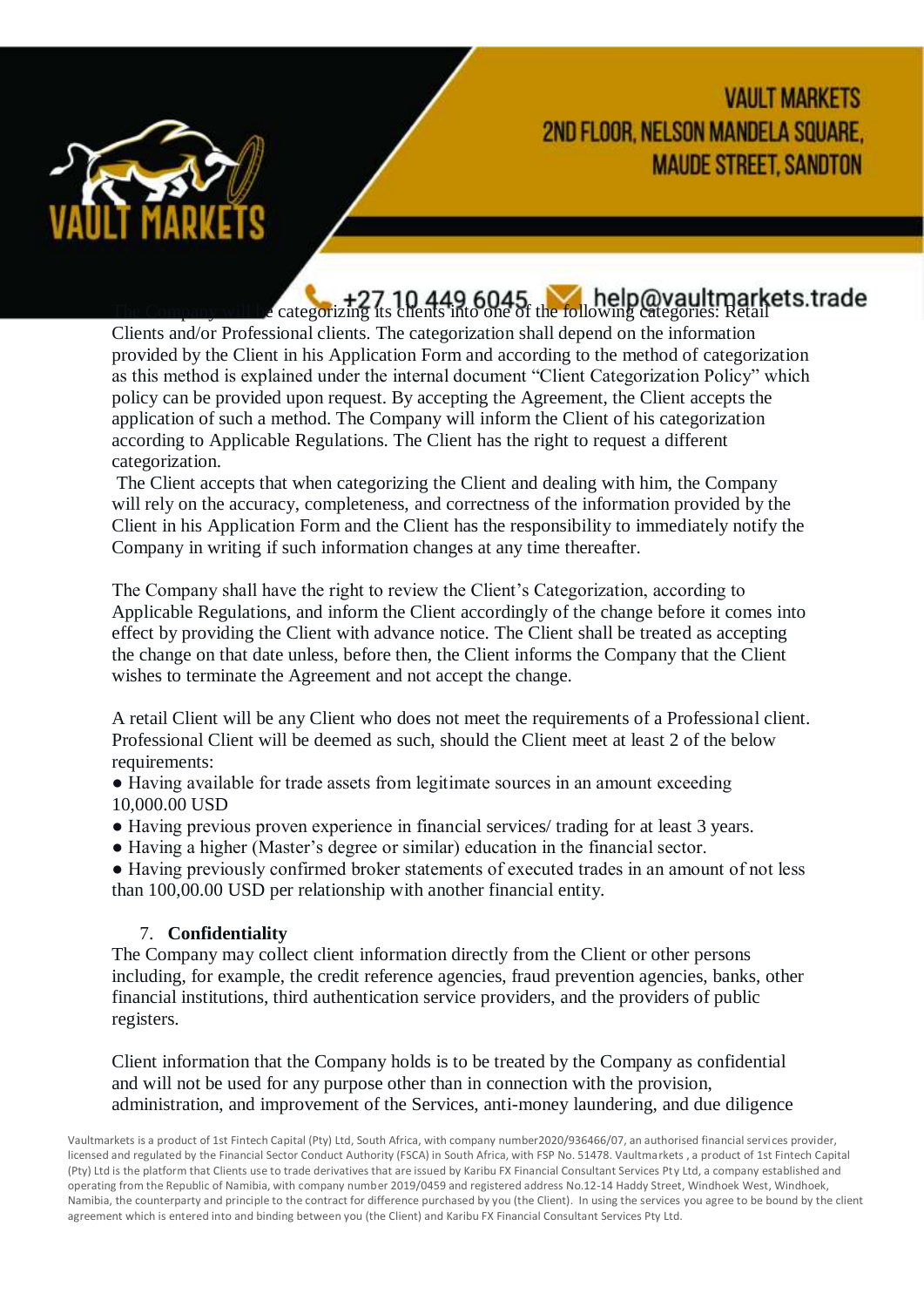

<sup>+27</sup> 10 449 6045<br>And statistical purposes and marketing purposes. Information already in

the public domain, or already possessed by the Company without a duty of confidentiality will not be regarded as confidential.

The Company has the right to disclose Client information (including recordings and documents of a confidential nature, card details) in the following circumstances:

(a) Where required by law or a court order by a competent Court.

(b) Where requested by any other regulatory authority having control or jurisdiction over the Company or the Client or their associates or in whose territory the Company has Clients.

(c) To relevant authorities to investigate or prevent fraud, money laundering, or other illegal activity.

(d) To such an extent as reasonably required to execute Orders and for purposes ancillary to the provision of the Services.

(e) To credit reference and fraud prevention agencies, third authentication service providers, banks, and other financial institutions for credit checking, fraud prevention, anti-money laundering purposes, identification, or due diligence checks of the Client. To do so they may check the details the Client supplied against any particulars on any database (public or otherwise) to which they have access. They may also use Client details in the future to assist other companies for verification purposes. A record of the search will be retained by the Company.

(f) The Company's professional advisors provided that in each case the relevant professional shall be informed about the confidential nature of such information and commit to the confidentiality herein obligations as well.

(g) To other service providers who create, maintain, or process databases (whether electronic or not), offer record-keeping services, email transmission services, messaging services, or similar services which aim to assist the Company collects, storage, process and use Client information or get in touch with the Client or improve the provision of the Services under this Agreement.

(h) To other service providers for statistical purposes to improve the Company's marketing, in such a case the data will be provided in an aggregate form.

(i) To market research call centers that provide telephone or email surveys with the purpose to improve the services of the Company, in such a case only the contact details will be provided.

(j) Where necessary in order for the Company to defend or exercise its legal rights to any court or tribunal or arbitrator or Ombudsman or governmental authority.

(k) At the Client's request or with the Client's consent.

(l) To an Affiliate of the Company or any other company in the same group of the Company.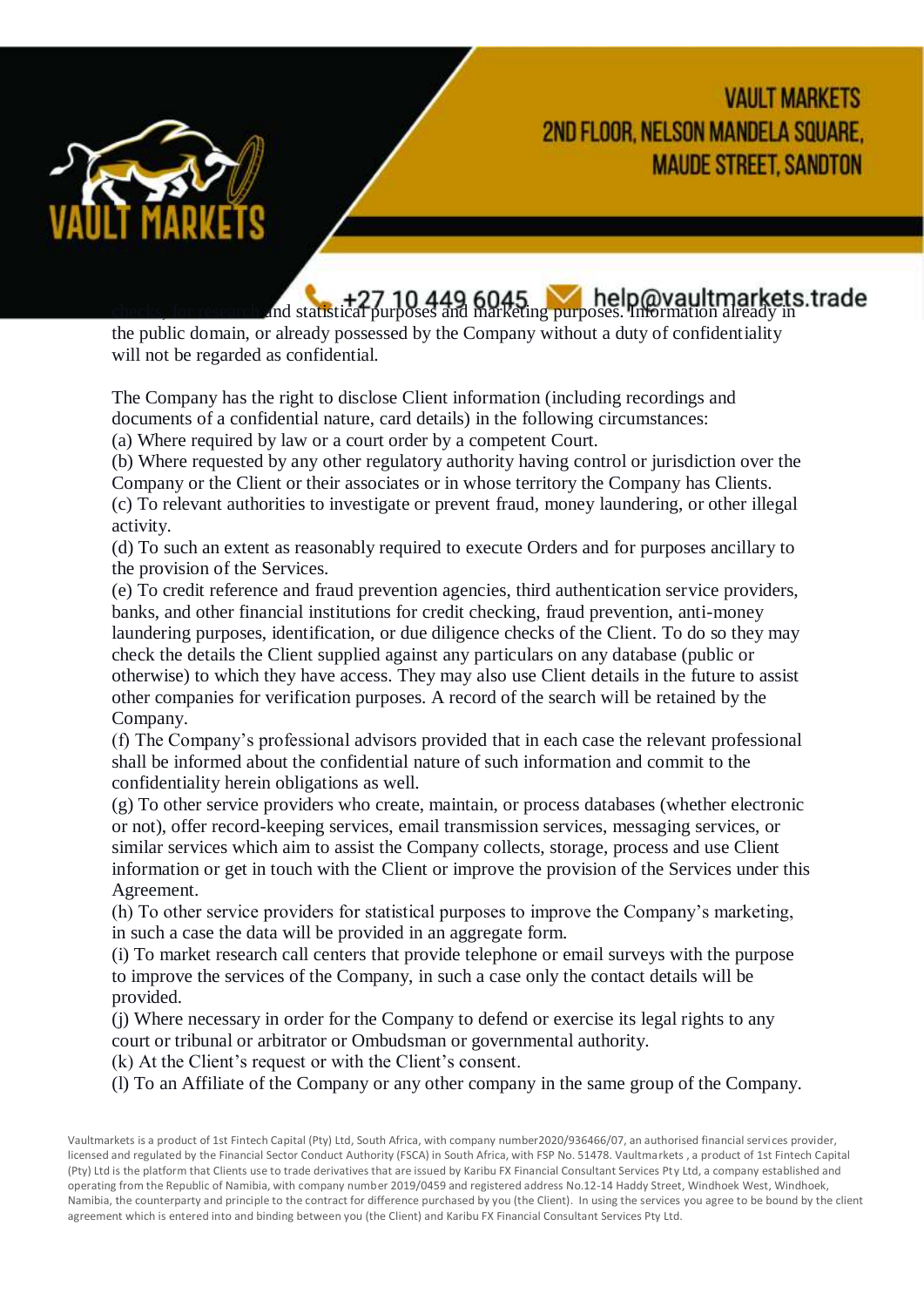

<sup>+27</sup> 10 449 6045, with ten Business Days prior Written assignees or transferees or buyers, with ten Business Days prior Written

Notice to the Client.

If the Client is a natural person, the Company will use, store, process, and handle personal information provided by the Client in connection with the provision of the Services, in accordance with the Data Privacy laws, and the Company is obliged to supply the Client, on request, with a copy of personal data which it holds about the Client (if any), provided that the Client pays an administrative fee.

By entering into this Agreement, the Client will be consenting to the transmittal of the Client's personal data outside of their country of residence or nationality where this is legally allowed.

The obligations to safeguard the confidentiality and not to disclose information do not apply to information that: is in the public domain or is made public not due to the Parties' actions (or failure to act) or is in legal possession of one of the Parties and was not subject to any obligation of confidence or non-disclosure at the moment of its receipt by such Party.

#### 8. **Regulation**

Notwithstanding any other provision of this Agreement, in providing Services to you we shall be entitled to take any action as we consider necessary in our absolute discretion to ensure compliance with the relevant market rules and or practices and all Applicable Laws and Regulations.

We are authorized to disclose information relating to you and/or your Transactions to regulatory bodies as required by law and/or where we believe it is desirable.

Under Applicable Regulations, we will keep Client Records for at least five years after termination of the Agreement.

You agree to provide us with such information as we reasonably request from time to time to enable us to comply with Applicable Regulations and provide the Services. Where you provide us with information, you are responsible for ensuring that it is correct and should promptly inform us in writing of any change.

# 9. **Default**

#### Each of the following constitutes an "Event of Default":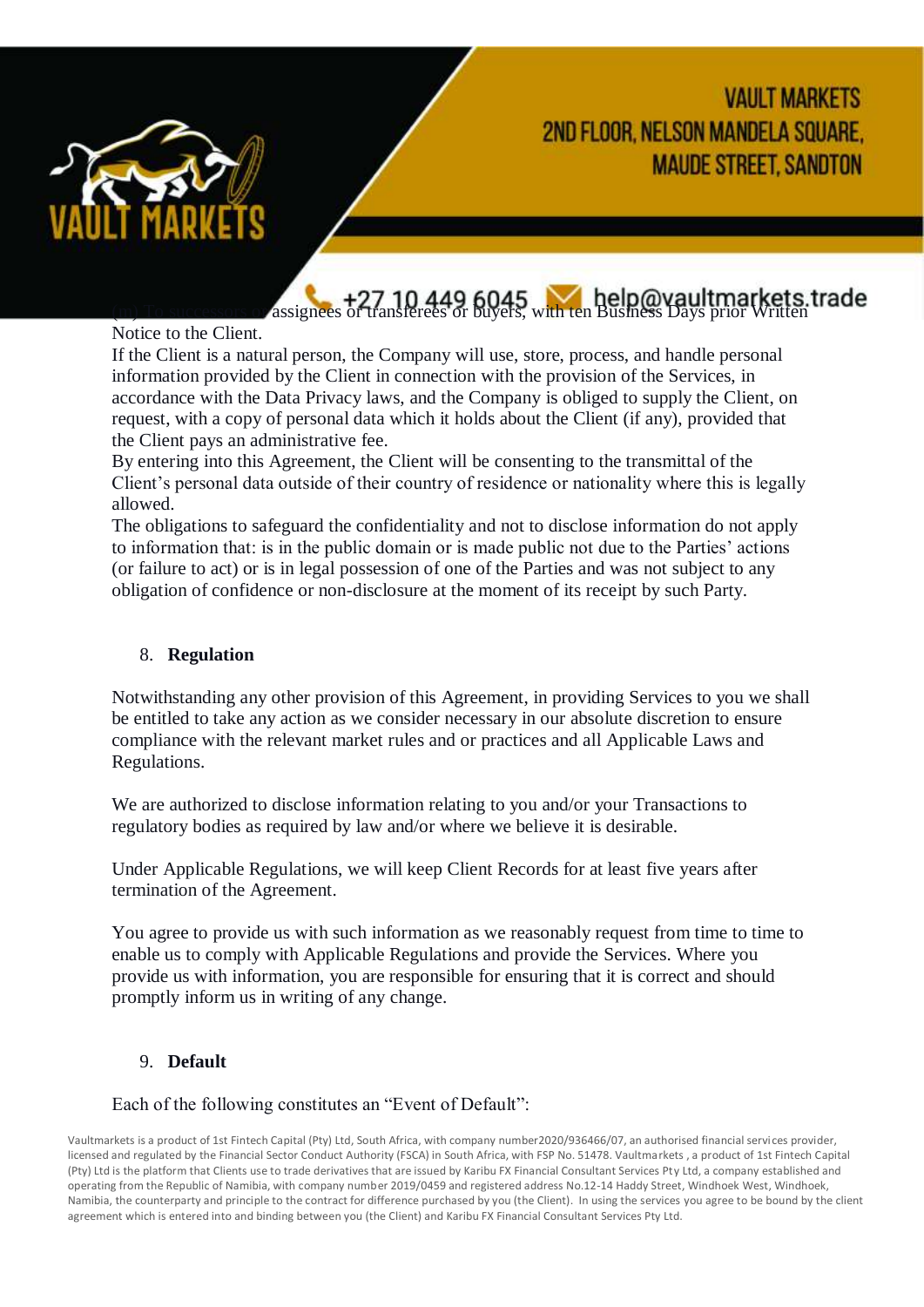

(a)  $+27$  10 449 6045 help@vaultmarkets.trade

(b) If an application is made in respect of the Client pursuant to applicable Bankruptcy legislation or any equivalent act in another Jurisdiction (if the Client is an individual), if a partnership, in respect of one or more of the partners, or if a company, a receiver, trustee, administrative receiver or similar officer is appointed, or if the Client makes an arrangement or composition with the Client's creditors or any procedure which is similar or analogous to any of the above is commenced in respect of the Client.

(c) The Client is unable to pay the Client's debts when they fall due.

(d) Where any representation or warranty made by the Client in his Application Form or under this Client Agreement is or becomes untrue.

(e) The Client (if the Client is an individual) dies or is declared absent or becomes of unsound mind.

(f) Any other circumstance where the Company reasonably believes that it is necessary or desirable to take any action set out herein.

(g) An action set out in paragraph 9 herein is required by a competent regulatory authority or body or court.

(h) The Company reasonably considers that the Client involves the Company in any type of fraud or illegality or breach of Applicable Regulations or the Company is placed at risk of being involved in any type of fraud or illegality or breach of Applicable Regulations if it continues offering Services to the Client, even when this is not due to the Client's wrongdoing.

(i) The Company reasonably considers that there is a material violation by the Client of the requirements established by the legislation of Namibia or other countries having jurisdiction over the Client's activities, such being materiality determined in good faith by the Company. (j) If the Company suspects that the Client is engaged in money laundering activities or terrorist financing or card fraud or other criminal activities.

If an Event of Default occurs the Company may, at its absolute discretion, at any time and without prior Written Notice Terminate this Agreement immediately without prior notice to the Client.

#### 10. **Website**

Subject to the Client's obligations under the Agreement being fulfilled, the Company hereby grants the Client a limited license, which is non-transferable, non-exclusive, and fully recoverable, to use any of its Online System(s) (including the use of the Website and any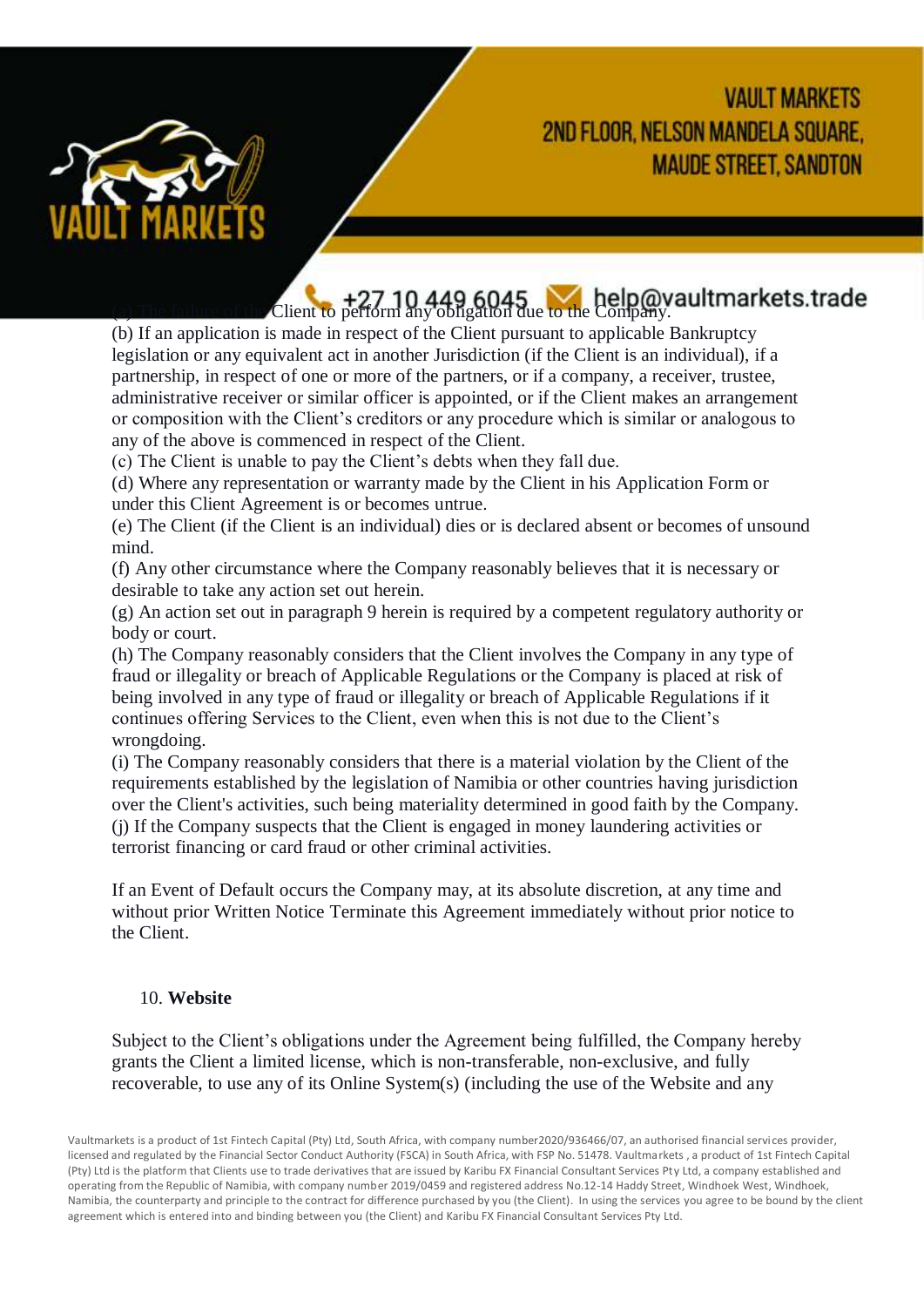

<sup>+27</sup> 10,449,6045<br>Able software available from time to time). The Company may use

different Online Systems from time to time.

The Company has the right to shut down any of its Online System(s) at any time for maintenance purposes without prior notice to the Client, this will be done only on weekends, unless not convenient or in urgent cases. In these cases, the Online System(s) will be inaccessible. The Company may upgrade or replace the Online System(s) from time to time.

The Client is solely responsible for providing and maintaining the compatible equipment necessary to access and use the Online System(s), which includes at least a personal computer or mobile phone or tablet (as the case may be), internet access by any means and telephone or another access line. Access to the internet is an essential feature and the Client shall be solely responsible for any fees necessary to connect to the internet.

The Client represents and warrants that he has installed and implemented appropriate means of protection relating to the security and integrity of his computer or mobile phone or tablet and that he has taken appropriate actions to protect his system from computer viruses or other similarly harmful or inappropriate materials, devices, information, or data that may potentially harm the Website, Online System(s). The Client further undertakes to protect the Company from any wrongful transmissions of computer virus or other similarly harmful or inappropriate material or device to the Online System from his personal computer or mobile phone or tablet.

The Company will not be liable to the Client should his computer system or mobile phone or tablet fail, damage, destroy and/or format his records and data. Furthermore, if the Client incurs delays and any other form of data integrity problems that are a result of his hardware configuration or mismanagement, the Company shall not be liable.

You acknowledge that the internet may be subject to events that may affect your access to our website and/or Online System, including but not limited to interruptions or transmission blackouts. We are not responsible for any damages or losses resulting from such events which are beyond our control or for any other losses, costs, liabilities, or expenses (including without limitation, loss of profit) that may result from your inability to access our website and/or Online System.

We are not an Internet Service Provider and cannot be responsible for not fulfilling any obligations under this Agreement because of internet connection failures or public electricity network failures or hacker attacks.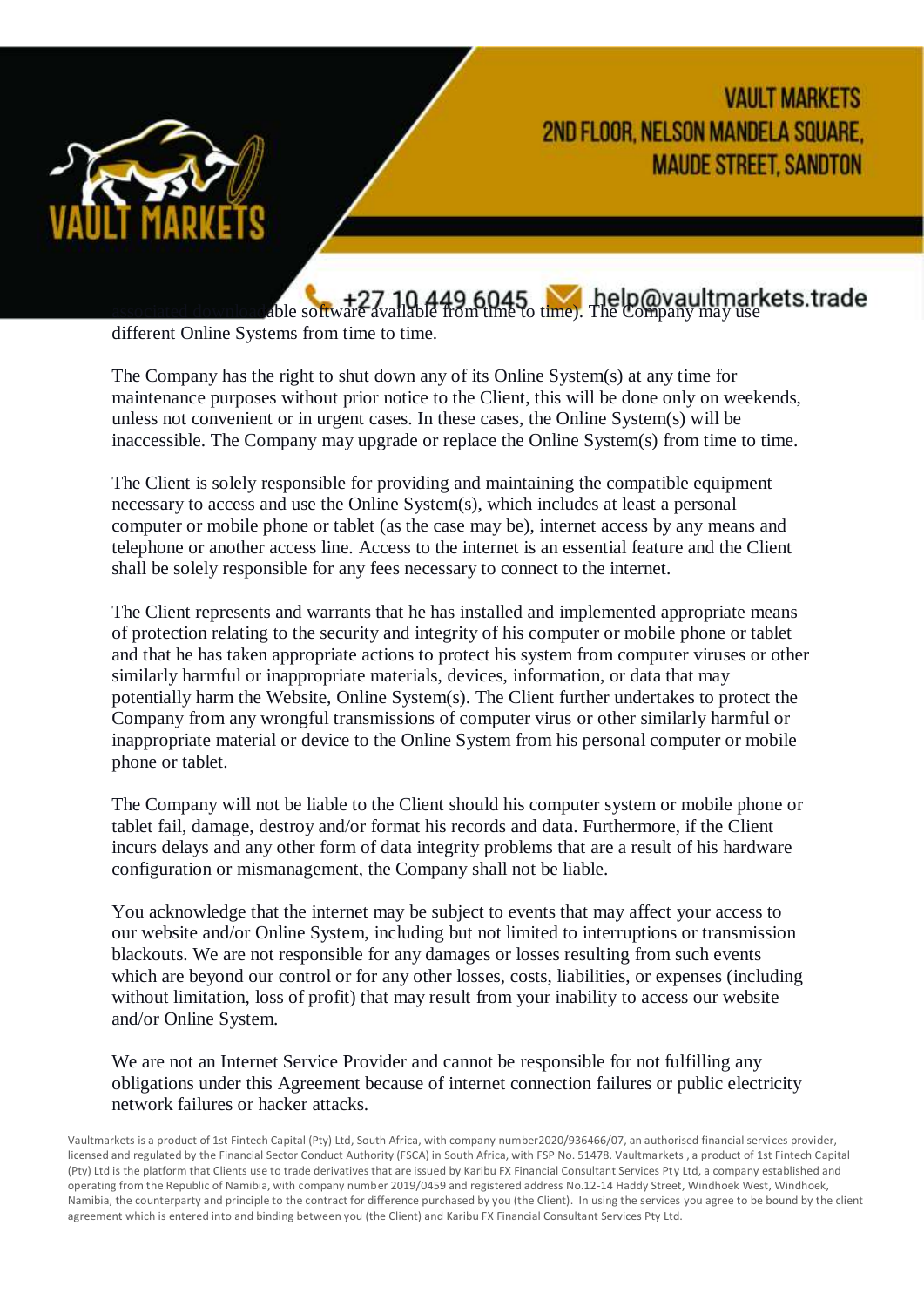

+27 10 449 6045 help@vaultmarkets.trade

# 11. **Force Majeure**

Except as expressly provided in this Agreement, we will not be liable or have any responsibility for any type of loss or damage arising out of any failure, interruption, or delay in performing our obligations under this Agreement where such failure, interruption, or delay is due to:

(a) Government actions, the outbreak of war or hostilities, the threat of war, acts of terrorism, national emergency, riot, civil disturbance, sabotage, requisition, or any other international calamity or political crisis.

(b) Act of God, earthquake, hurricane, typhoon, flood, fire, epidemic, pandemic, or another natural disaster.

(c) Labour disputes not including disputes involving our workforce.

(d) Suspension of trading on a Market, or the fixing of minimum or maximum prices for trading on a Market, a regulatory ban on the activities of any party (unless we have caused that ban), decisions of state authorities, governing bodies of self-regulating organizations. (e) A financial services moratorium having been declared by appropriate regulatory authorities or any other acts or regulations of any regulatory, governmental, or supranational body or authority.

(f) Breakdown, failure, or malfunction of any electronic equipment, network, and communication lines (not due to the bad faith or willful default of ourselves), hacker attacks, and other illegal actions against our server and Online System.

(g) Any event, act, or circumstances not reasonably within our control and the effect of that event(s) is such that we are not in a position to take any reasonable action to cure the default. (h) decisions by the legislative and/or other bodies of Namibia and other countries, that

makes it impossible for the Party to fulfill its obligations under the Agreement.

(i) discontinuance or suspension of the operation of any Market.

(j) failure of communication for any reason with Market makers, mal-functioning and/or nonoperation of any computer transaction system due to defectiveness or failure of the mechanic equipment, fault or stoppage in communication lines, any other problems in connection, breakdown, or unavailability of access to the internet or the Online System.

In the event of Force Majeure, the affected Party must notify the other Party of the circumstances and the events beyond its reasonable control within 3 Business Days.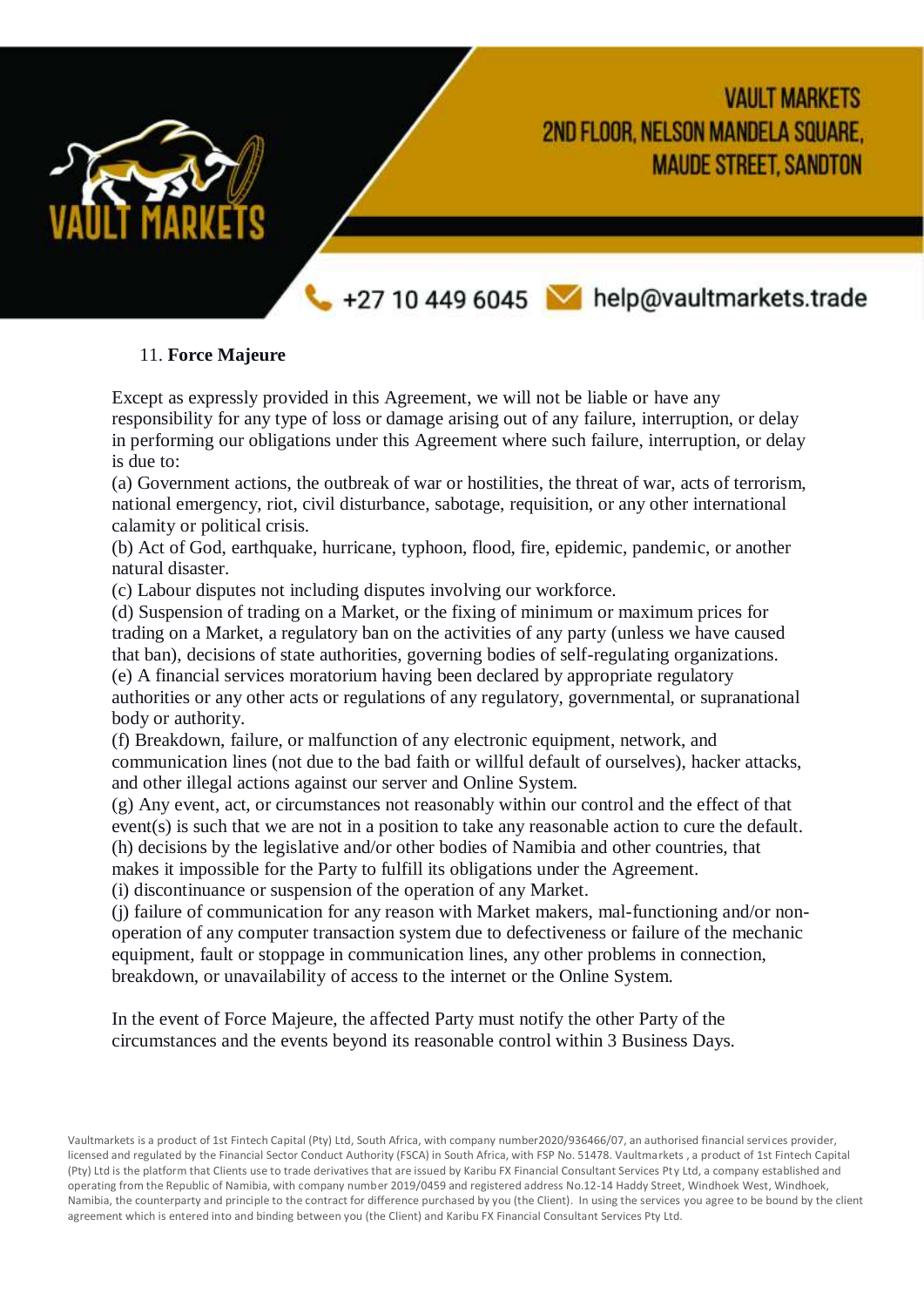

 $+27$  10,449,6045<br>In the Company determines in its reasonable opinion that a Force Majeure Event exists

(without prejudice to any other rights under the Agreement) the Company may without prior notice and at any time take any or all of the following steps, as applicable and necessary: (a) Suspend or modify the application of any or all terms of the Agreement to the extent that the Force Majeure Event makes it impossible or impractical for the Company to comply with them.

(b) Take or omit to take all such other actions as the Company deems to be reasonably appropriate in the circumstances with regard to the position of the Company, the Client, and other clients.

(c) Shut down the Online System(s) in case of malfunction for maintenance or to avoid damage.

#### 12. **Term**

This Agreement shall be valid for an indefinite time period until its termination by the provisions herein.

Without prejudice to the Company's rights herein to terminate the Agreement immediately without prior notice to the Client, each Party may terminate this Agreement by giving at least 20 Business Days Written Notice to the other Party.

We may terminate this Agreement immediately without prior notice upon the occurrence of any of the Events of Default.

Termination by any Party will not affect any obligation which has already been incurred by either Party or any legal rights or obligations which may already have arisen under the Agreement, or any Transactions made hereunder.

#### 13. **Complaints**

We have put in place internal procedures for handling any Client complaints fairly and promptly. If the Client wishes to report a complaint, he must send an email to the Company. The Company will try to resolve it without undue delay and according to the Company's Complaints Procedure for Clients.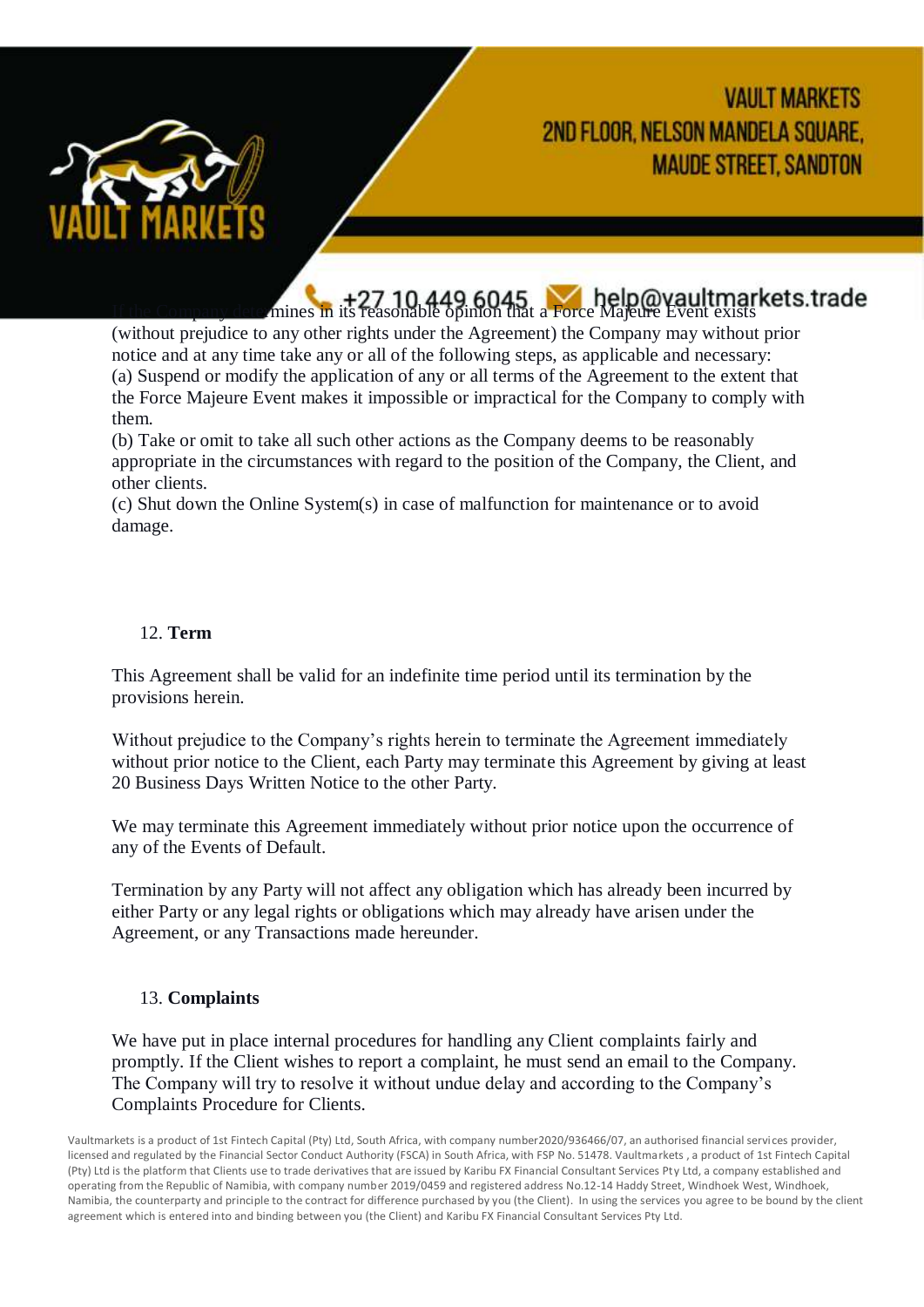

+27 10 449 6045 Melp@vaultmarkets.trade

If a situation arises which is not expressly covered by a term of this Agreement, we and you agree to try to resolve the matter based on good faith and fairness and by taking such action as is consistent with market practices.

The Client's right to take legal action remains unaffected by the existence or use of any complaint procedures referred to above.

#### 14. **Jurisdiction**

If a settlement is not reached by the means described in the complaints paragraph herein, all disputes and controversies arising out of or in connection with the Agreement shall be finally settled in court in Namibia. This Agreement and all and us are governed by the Laws of Namibia.

All transactions on behalf of you shall be subject to the Applicable Laws and Regulations. We shall be entitled to take or omit to take any measures which we consider desirable in view of compliance with the Applicable Laws and Regulations in force at the time. Any such measures shall be binding on you.

All rights and remedies provided to the Company under the Agreement are cumulative and are not exclusive of any rights or remedies provided by law.

#### 15. **Indemnity**

You agree to indemnify us against any loss, liability, cost, claim, action, demand, or expense incurred or made against us in connection with the proper performance of your obligations under this Agreement except where that loss, liability, cost, claim, action, demand, or expense arises from our gross negligence, fraud, or wilful default or that of our employees. The Company shall not be liable for any loss suffered by the Client in connection with the Services it provides to the Client under this Agreement unless such loss arises directly from the gross negligence, willful default, or fraud of the Company.

Subject to the terms of this Agreement and Applicable Laws and Regulation, the Client agrees that the Company's maximum aggregate liability to the Client whether in contract, tort (including negligence), or otherwise shall not exceed the higher of the amount that would be recoverable by the Company under the Company's professional indemnity insurance if the Client's claim had been satisfied in full (less any amount, other than any excess payable by the Company under the terms of such insurance, that the Company is unable to recover through no fault of the Company).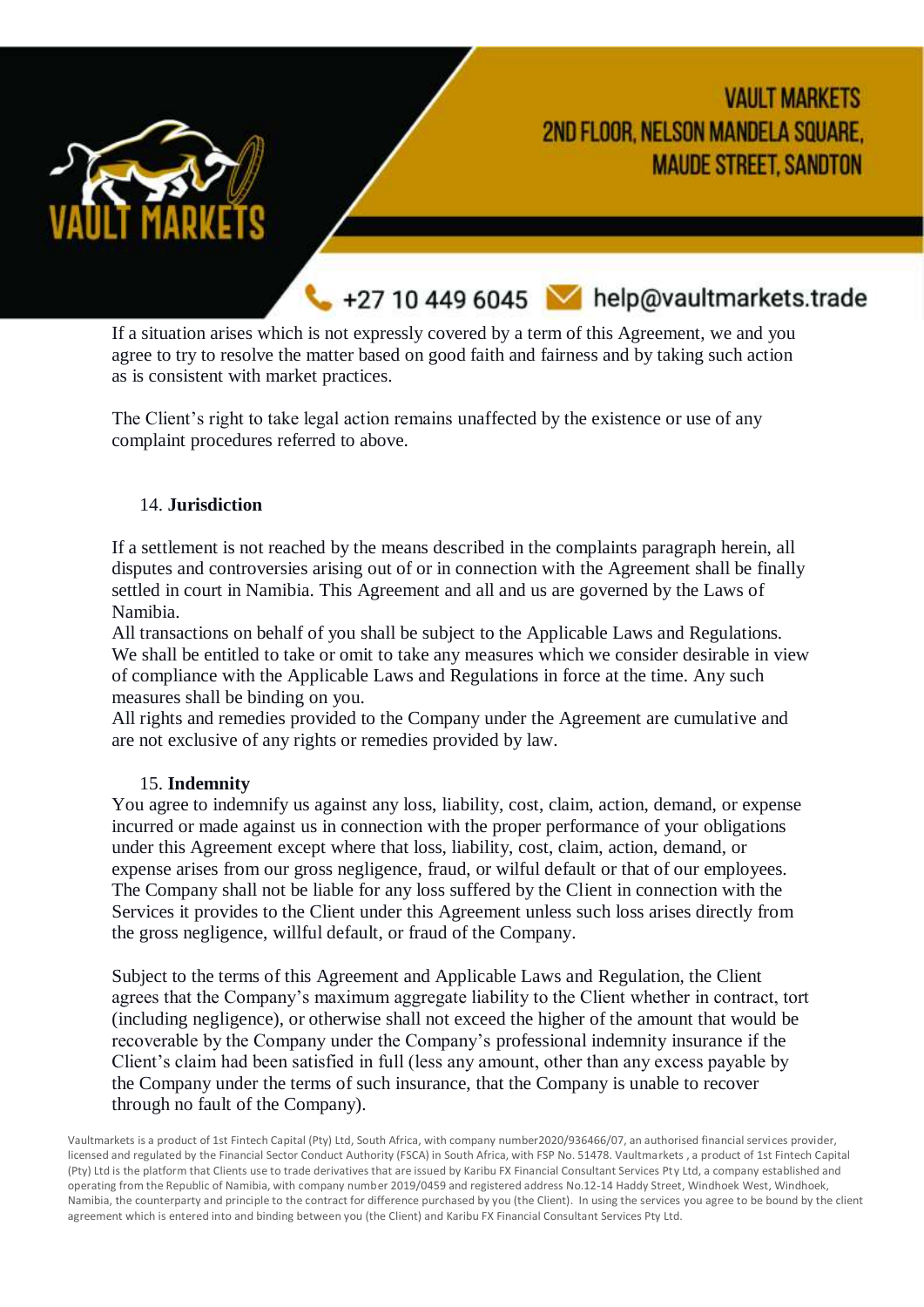

+27 10 449 6045 Melp@vaultmarkets.trade

It is provided that the Company shall not be liable to the Client or any other person for any consequential, circumstantial, special, or indirect damages (including without prejudice to the generality of the aforementioned, loss of profit, loss of opportunity, commercial losses and damages) which are incurred by the Client in connection with this Agreement.

The Company will not be held liable for any loss or damage, or expense or loss incurred by the Client in relation to, or directly or indirectly arising from but not limited to:

(a) Any error or failure or interruption or disconnection in the operation of the Online System(s), or any delay caused by the client terminal or transactions made via the client terminal, any technical problems, system failures, and malfunctions, communication line failures, equipment or software failures or malfunctions, system access issues, system capacity issues, high internet traffic demand, security breaches, and unauthorized access, and other similar computer problems and defects.

(b) Any failure by the Company to perform any of its obligations under the Agreement as a result of Force Majeure Event or any other cause beyond its control.

(c) The acts, omissions, or negligence of any third party.

(d) Any person obtaining the Client's access data that the Company has issued to the Client before the Client's reporting to the Company of the misuse of his access data.

(e) Unauthorized third persons having access to information, including electronic addresses, electronic communication, personal data, and Access Data when the above are transmitted between the Parties or any other party, using the internet or other network communication facilities, post, telephone, or any other electronic means.

#### 16. **Miscellaneous**

Karibu FX Financial Consultant Services Pty Ltd is a company established and operating in the Republic of Namibia, with company number 2019/0459 and registered address No.12-14 Haddy Street, Windhoek West, Windhoek, Namibia (herein called "We" or "Us" or "The Company").

This Client Agreement, our Terms and Conditions, and any other Appendices added thereto, as amended from time to time, (hereinafter together the "Agreement") set out the terms upon which the Company will offer Services to the Client and the rights and obligations of each Party. By applying for our services, you are consenting to the terms and conditions of all the above-mentioned documents which form the entire Agreement, and it means that if you are accepted by us as our Client, you and we shall be bound by these terms and conditions.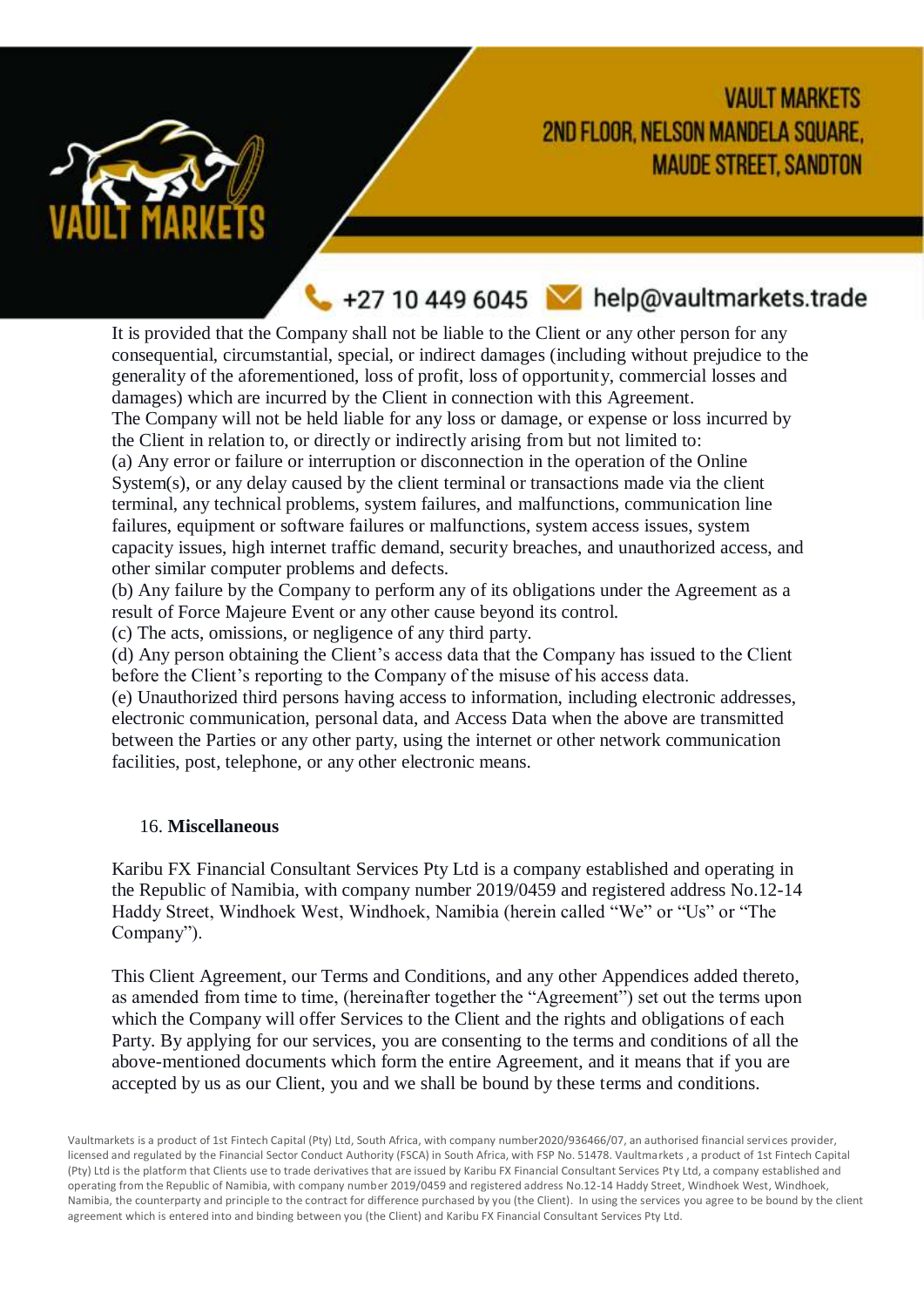

<sup>+27</sup> 10 449 6045 help@vaultmarkets.trade

following documents which will be made available to you upon request, namely "Conflicts of Interest Policy", "Summary Best Interest and Order Execution Policy", "Risk Disclosure and Warnings Notice", "Client Categorization Policy", "Investor Compensation Fund", "Complaints Procedure for Clients" and "Protection of your personal information Policy". All these documents are important and for this reason, you are advised to read all the abovementioned documents which form part of this Agreement, all the documents on our website, and any other letters or notices sent by us carefully and make sure that you understand and agree with them before agreeing with us.

If you are a consumer (and not a corporate Client) and we do not meet face to face to conclude this Agreement, but instead our communication is done through a website, over the telephone, or by written correspondence (including e-mail), then we shall send you by email the documents that form the Agreement upon request.

A physical signature of the Agreement is not required but if you wish to have it signed you may print it and sign two copies of the Agreement and sent them back to us. We shall keep one copy for our records and send you back the other one signed by us as well. The company may also provide other ordinary business services to institutional clients. Such services will only be provided on mutually acceptable terms and will be agreed on with casespecific agreements.

In some cases, the Company is obliged to obtain information about the Client's knowledge and experience in the investment field so that it can assess whether the Service or product envisaged is appropriate for him. If the Client elects not to provide such information to the Client, or if the Client provides insufficient information, the Company will not be able to determine whether the service or product envisaged is appropriate for the Client. The Company shall assume that information about knowledge and experience provided from the Client to the Company is accurate and the Company will have no responsibility to the Client if such information is incomplete or misleading or changes or becomes inaccurate unless the Client has informed the Company of such changes.

We will not advise you about the merits of a particular Transaction or give you any form of investment advice and you acknowledge that the Services do not include the provision of investment advice. You alone will make decisions based on your judgment. We will not be under any duty to provide you with any legal, tax, or other advice relating to any of our services. You may wish to seek independent advice before entering into any service with us, which advice will be at your own cost.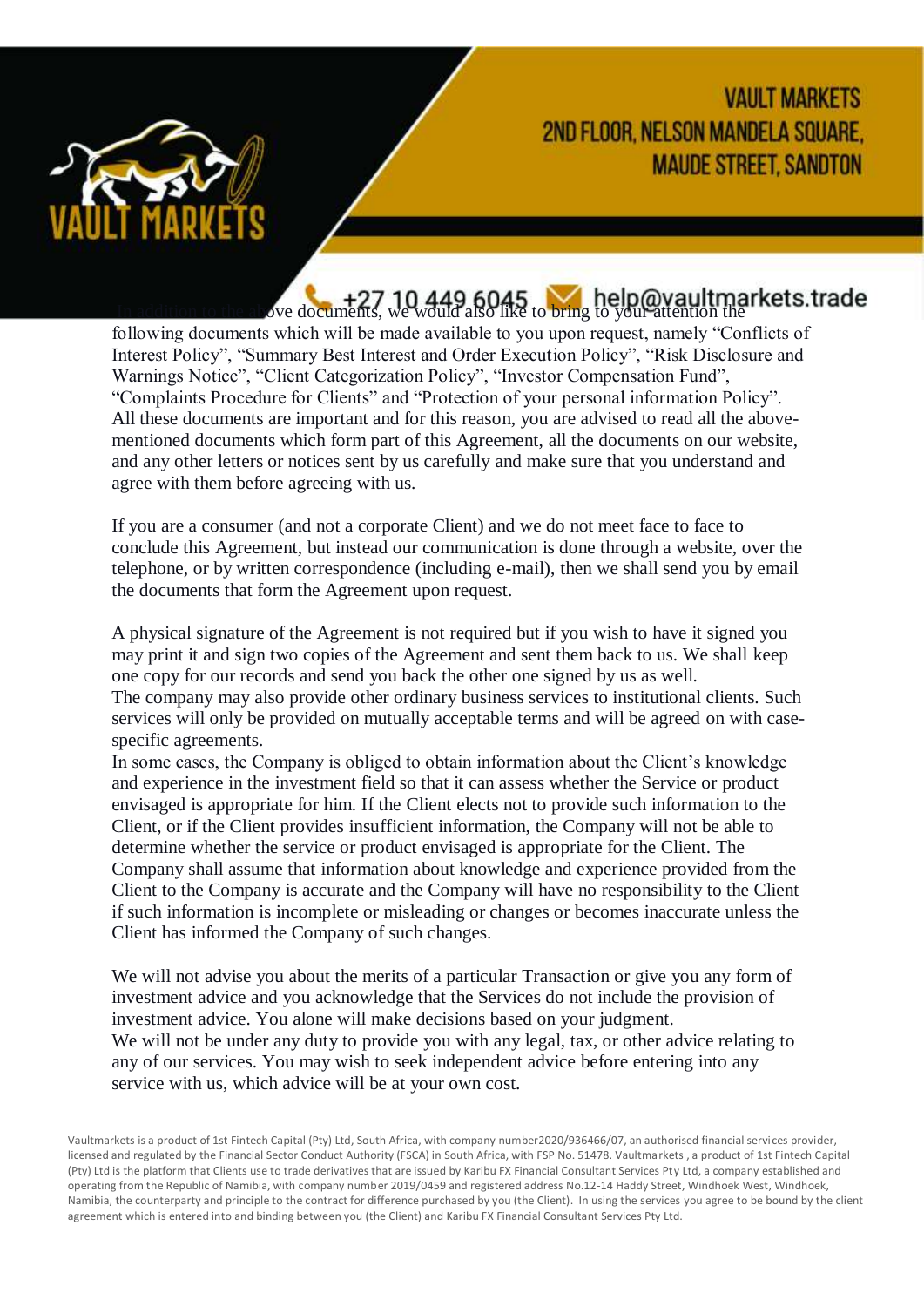

**The provision of the Services by the Company is subject to payment of fees such as** 

Commissions and/or brokerage fees.

We may vary our Costs and Fees, from time to time. We will notify you of any changes, before they come into effect, by internal mail via our Online System, by email, or by placing a notice on our website. The variation will take effect from the date which we specify in our notification to you. We will endeavor to provide you with at least Fifteen Business Days' notice of such alteration save where such alteration is based on a change in interest rates or tax treatment, or it is otherwise impractical for us to do so.

You solemnly declare that you have carefully read and fully understood the entire text of this Client Agreement, the Fees and Costs, and the Contract Specifications (which form the Agreement between us) with which you fully agree. You solemnly declare that you have read and understood the various important company policies and procedures available to you upon request and specifically:

- (a) "Privacy Policy"
- (b) "Risk Disclosure"
- (c) "Complaints Procedure"
- (d) "AML Policy".

You specifically consent to the provisions of this Client Agreement and our various policies and any amendments thereto by means of our website and continued use of our services and you confirm that you have regular access to the internet to refer to these or request these at any time. It is understood that if you wish, you may request the same to be sent by post, email, or facsimile.

# (COMPANY SIGNATURE) (CLIENT SIGNATURE)

\_\_\_\_\_\_\_\_\_\_\_\_\_\_\_\_\_\_\_\_\_\_ \_\_\_\_\_\_\_\_\_\_\_\_\_\_\_\_\_\_\_\_\_\_\_\_